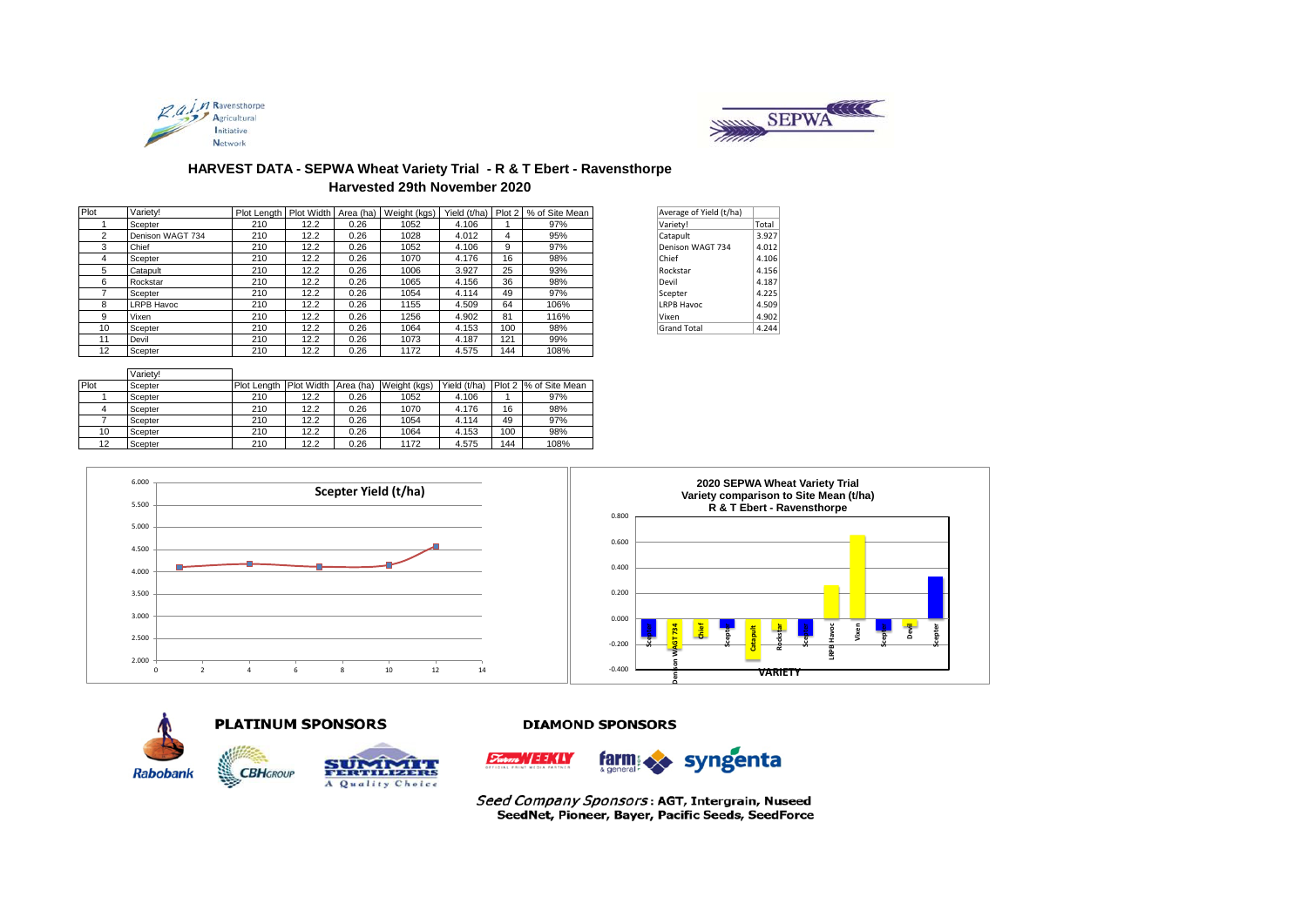





|               |                   | Yield  |                | <b>Statistical Anal</b>                 |
|---------------|-------------------|--------|----------------|-----------------------------------------|
| Plot          | Variety!          | (t/ha) | % of Site Mean |                                         |
|               | Scepter           | 4.106  | 97%            | Site Mean (t/ha)                        |
| $\mathcal{P}$ | Denison WAGT 734  | 4.012  | 95%            | Probability                             |
| 3             | Chief             | 4.106  | 97%            | Least significant difference 5%         |
| 4             | Scepter           | 4.176  | 98%            | <b>CV %</b>                             |
| 5             | Catapult          | 3.927  | 93%            |                                         |
| 6             | Rockstar          | 4.156  | 98%            |                                         |
|               | Scepter           | 4.114  | 97%            |                                         |
| 8             | <b>LRPB Havoc</b> | 4.509  | 106%           |                                         |
| 9             | Vixen             | 4.902  | 116%           |                                         |
| 10            | Scepter           | 4.153  | 98%            |                                         |
| 11            | Devil             | 4.187  | 99%            | <b>Site</b>                             |
| 12            | Scepter           | 4.575  | 108%           | Soil Description: Sand/Gravel over Clay |

## **Plot Dimensio**

| Length (m) |  |
|------------|--|
|            |  |

12.2 **Conversion Factor Area (m2) Width (m)**

**CBH**GROUP

210 0.26 3.90







# **DIAMOND SPONSORS**





Seed Company Sponsors: AGT, Intergrain, Nuseed SeedNet, Pioneer, Bayer, Pacific Seeds, SeedForce

# **Statistical Analysis**

| ----------       | .            | .   |                                 |        |
|------------------|--------------|-----|---------------------------------|--------|
| Scepter          | 106ء         | 97% | Site Mean (t/ha)                | 4.244  |
| Denison WAGT 734 | 4.012        | 95% | Probability                     | 0.195  |
| Chief            | <b>+.106</b> | 97% | Least significant difference 5% | 0.6017 |
| Scepter          | +.176        | 98% | CV %                            |        |
|                  |              |     |                                 |        |

### **Site Details**

| <b>Soil Description:</b> | Sand/Gravel over Clay    |
|--------------------------|--------------------------|
| Date Sown:               | Thursday, 7 May 2020     |
| <b>Date Harvested</b>    | Tuesday, 1 December 2020 |
| <b>Seeding Rate:</b>     | 72 kg/ha                 |